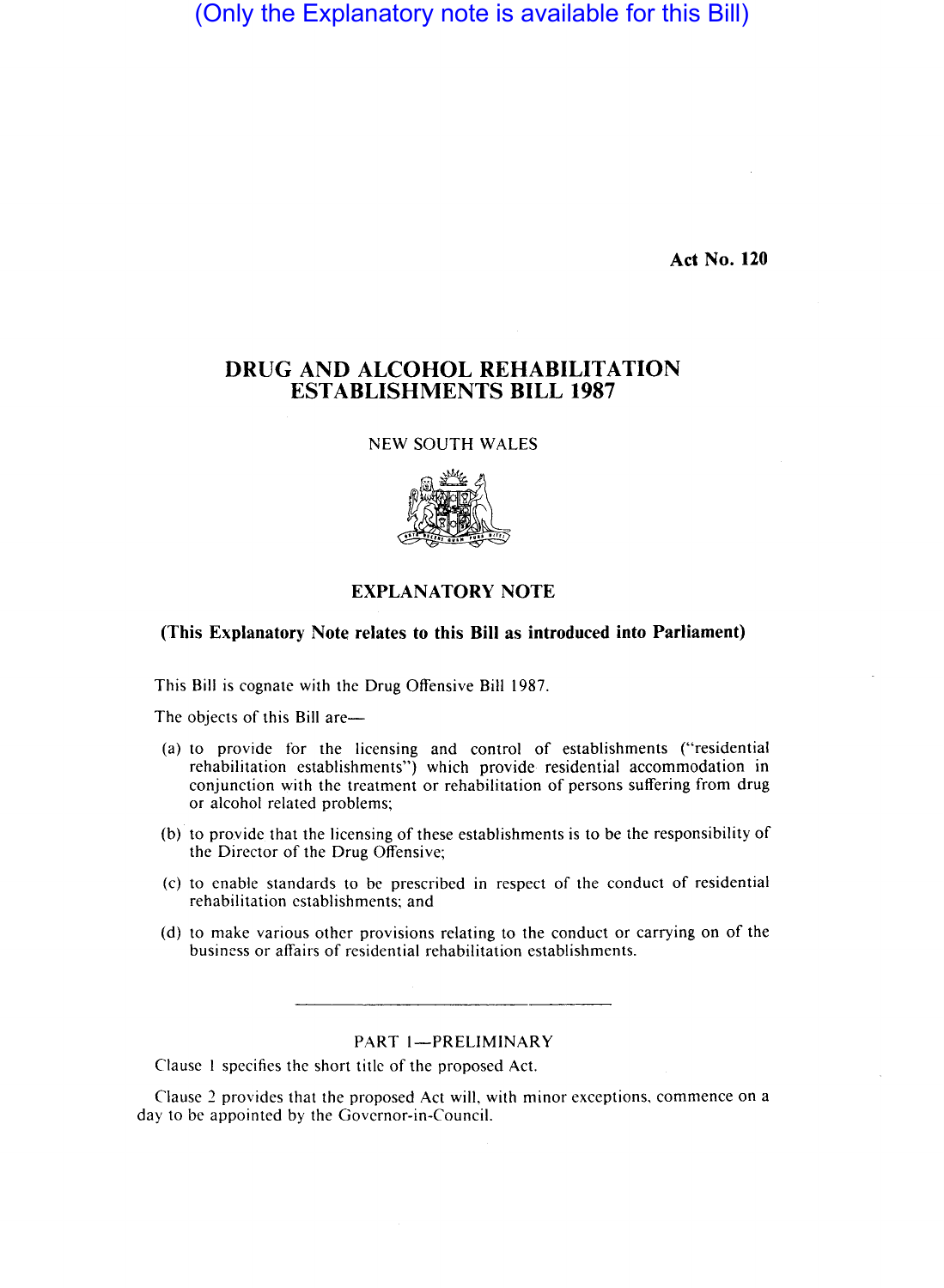Clause 3 defines certain expressions and contains other interpretative provisions for the purposes of the proposed Act. Important definitions include the following:

"Director", which means the Director of the Drug Offensive;

- "resident", which means, in relation to a residential rehabilitation establishment, a person who is residing at the establishment for the purpose of undergoing treatment or rehabilitation in connection with a drug or alcohol related problem;
- "residential rehabilitation establishment" or "establishment", which means premises at which residential accommodation for persons suffering from drug or alcohol related problems is provided in conjunction with the treatment or rehabilitation of such persons for those problems (whether the treatment or rehabilitation is provided there or elsewhere) but does not include public hospitals, nursing homes, private hospitals or various other premises;
- "treatment", which includes therapeutic counselling and any other activity or procedure declared by the regulations to be treatment for the purposes of the proposed Act.

Clause 4 provides that a reference in the proposed Act to a drug or alcohol related problem includes a reference to any personal, social, health or economic problem arising from or related to-

- (a) the use of a drug or alcohol;
- (b) the inhalation of any other substance; or
- (c) any other activity that involves physiological dependence and is behaviourally detrimental and that is of a kind prescribed by the regulations.

PART 2-LJCENSING OF RESIDENTIAL REHABILITATION ESTABLISHMENTS

Clause 5 authorises standards to be prescribed by the regulations, in relation to the licensing of residential rehabilitation establishments, for or with respect to resident care, staffing, management or any other matter in connection with the conduct of those establishments. It also provides that a standard may also relate to any matter referred to in Schedule I to the proposed Act.

Clause 6 makes provision for the making of an application to the Director for a licence for a residential rehabilitation establishment. An application must be in the prescribed form and be accompanied by any prescribed particulars and the prescribed fee.

Clause 7 authorises the Director to issue a temporary licence pending the determination of an application for a licence for an existing residential rehabilitation establishment.

Clause 8 provides for the determination by the Director of an application for a licence. The Director shall, after considering the application, grant the application and issue a licence to the applicant, or refuse the application.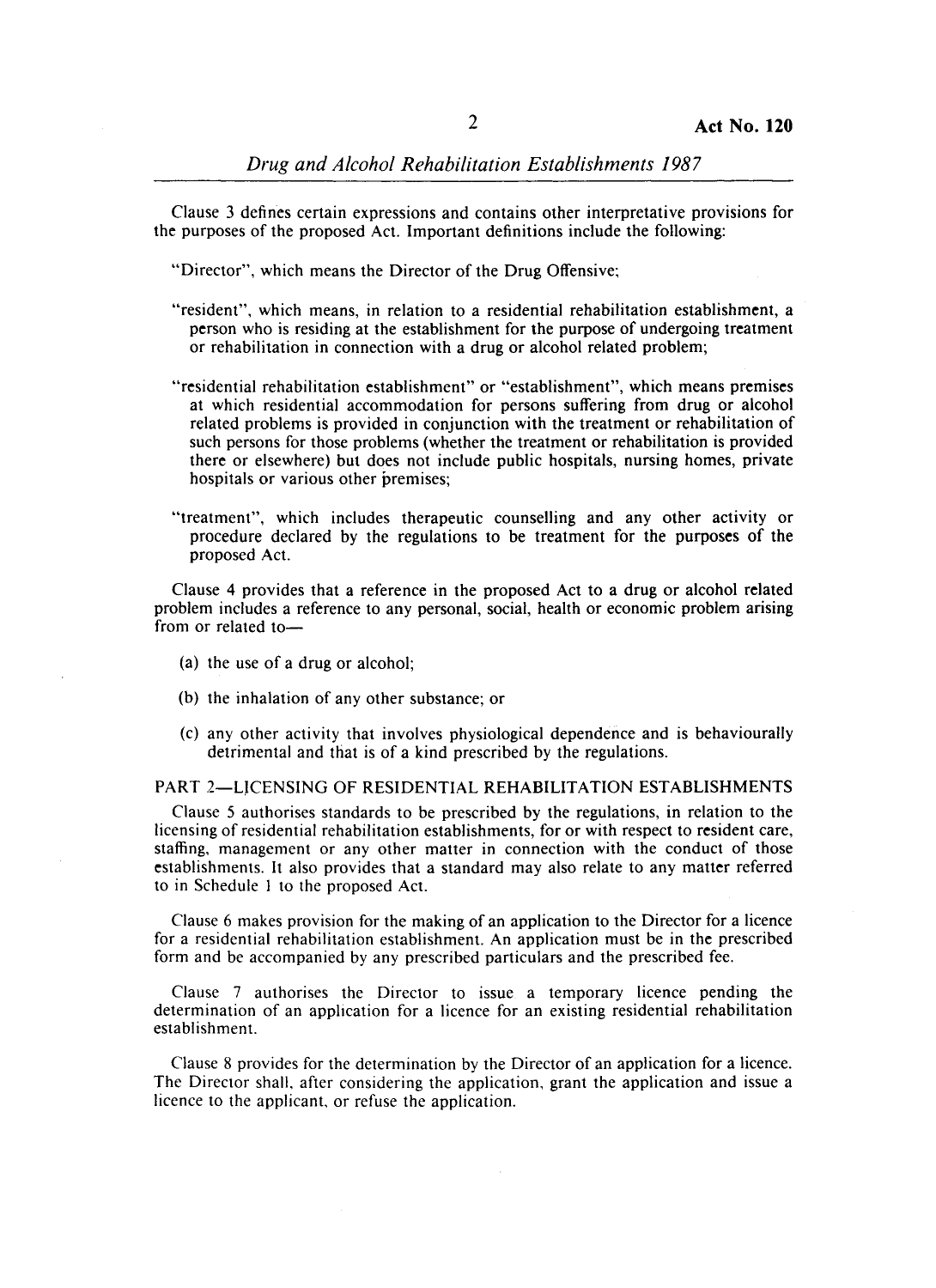Clause 9 specifies the circumstances in which an application may be refused by the Director. The Director may refuse an application if the applicant is not a fit and proper person to be a licensee (or any person who will be concerned in the management of the establishment at a senior level is not a fit and proper person to be so involved) or if the Director is satisfied that the establishment concerned does not comply with (or is not capable of being conducted in accordance with) the licensing standards applicable to it.

Clause 10 prescribes the form of a licence. It must specify the person to whom it is issued, the address of the establishment and the maximum number of residents who may be accommodated at anyone time at the establishment (as determined by the Director).

Clause II authorises the Director to impose conditions on licences. These conditions may restrict the type of treatment or method of rehabilitation, limit the number of persons who may reside at the establishment if they are not undergoing treatment or rehabilitation, or prohibit certain persons from residing there altogether. A licence is also subject to any applicable conditions that are prescribed.

Clause 12 provides that a licence (other than a temporary licence) remains in force until cancelled or suspended.

Clause 13 requires the licensee of a residential rehabilitation establishment to pay a prescribed annual licence fee.

Clause 14 empowers the Director to transfer a licence for a residential rehabilitation establishment to the person who intends to conduct the establishment.

Clause 15 empowers the Director to amend a licence by increasing or decreasing the maximum number of residents permitted to be accommodated at the establishment and by revoking any condition (or attaching further conditions).

Clause 16 contains provisions relating to the manner of dealing with applications for licences. The Director, for example, may require that the applicant furnish the Director with such information as the Director may reasonably require for the purpose of determining the application. The clause also provides that the Director shall, before determining an application, cause it to be publicly advertised and take into consideration any representations made in relation to the application in the advertisement.

Clause 17 makes provision for the refusal of an application for a licence. The Director must notify the applicant of the refusal and the grounds on which the refusal is based. If the Director refuses the application on the ground that the applicant is not a fit and proper person to be a licensee, then the reasons why the Director is of that opinion must also be notified.

Clause 18 authorises the issue of duplicate licences by the Director.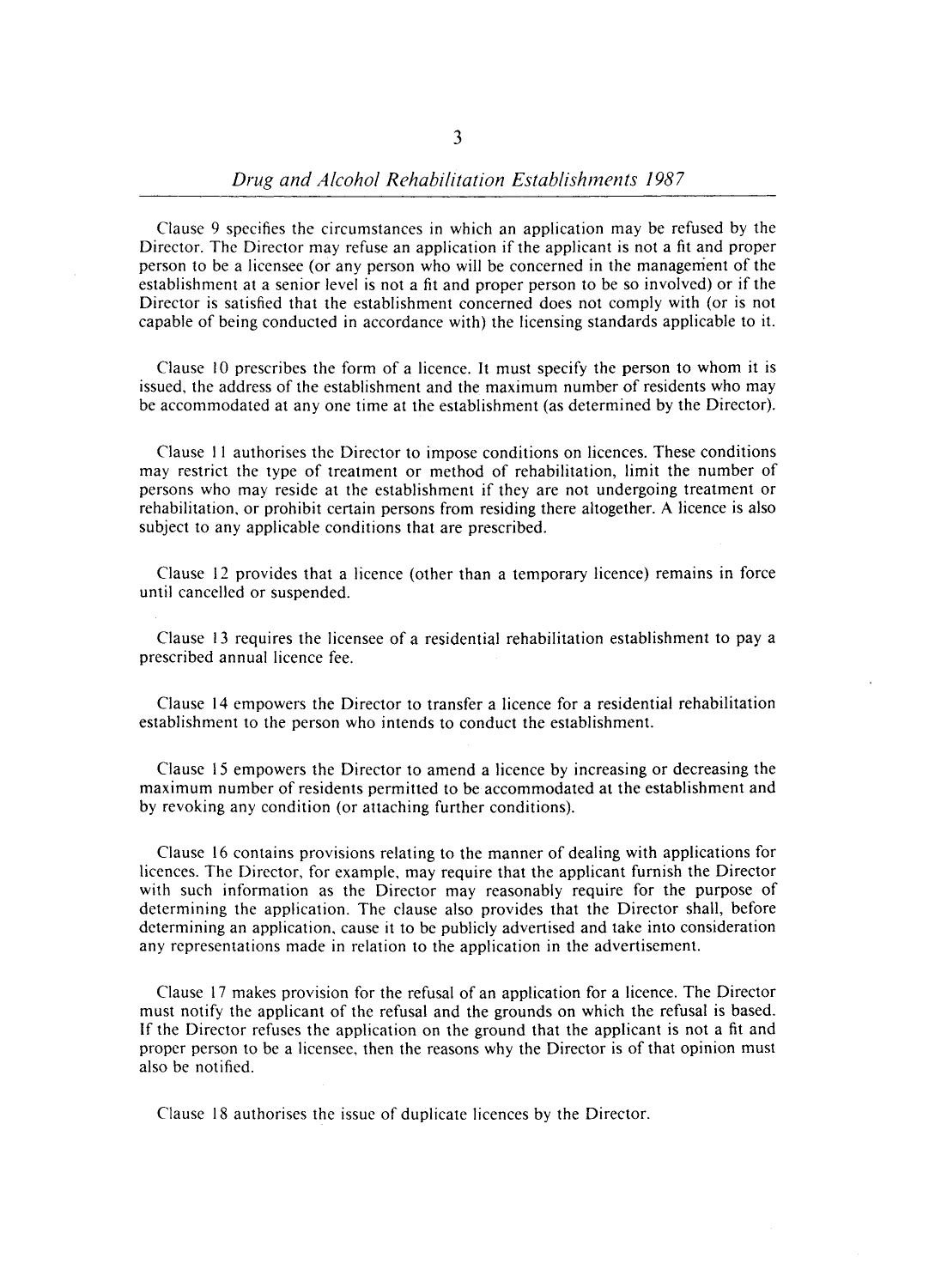#### *Drug and Alcohol Rehabilitation Establishments 1987*

Clause 19 specifies the circumstances in which the Director may cancel a licence. These include failure to pay the annual licence fee by the due date, if the licensee requests the Director to cancel it, if the premises to which the licence relates cease to be a residential rehabilitation establishment or, in the case of a temporary licence, if the Director thinks it is appropriate. Clause 19 (2) also provides that the Director may cancel a licence on the grounds that the licensee (and, in some of the following instances, if any person concerned in the management of the establishment at a senior level) is not a fit and proper person, is convicted in New South Wales of an offence (punishable by penal servitude or imprisonment for a period of 12 months or more), breaches any condition to which the licence relates or becomes bankrupt, or generally if the establishment has not been conducted in accordance with the licensing standards applicable to it. The Director must give notice to the licensee of the Director's intention to cancel a licence under clause  $19$  (2) and specify the reasons, as well as give the licensee a reasonable opportunity to make submissions in relation to the proposed cancellation. Under clause 19 (6) the Director is authorised to suspend a licence whose cancellation has not yet taken effect.

#### PART 3-CONDUCT OF RESIDENTIAL REHABILITATION ESTABLISHMENTS

Clause 20 makes it an offence to conduct a residential rehabilitation establishment without a licence.

Clause 21 makes transitional arrangements on the death of a licensee who is a natural person.

Clause 22 prevents a licensed residential rehabilitation establishment from being used for any other purpose except a purpose being the conduct of the establishment, a purpose permitted by a condition to which the licence is subject or a purpose prescribed by the regulations.

Clause 23 limits the number of persons accommodated at a residential rehabilitation establishment to the number specified in the licence for the establishment. A licensee is not guilty of an offence, however, if anything is done in the case of an emergency.

Clause 24 requires the appointment of a manager of a residential rehabilitation establishment who is responsible for the care of the residents of the establishment and who holds the appropriate qualifications (if any) specified in the licence.

Clause 25 provides for a register of residents at a residential rehabilitation establishment to be kept at the establishment and specifies the particulars that must be entered in the register. It is an offence to enter false particulars or fail to enter particulars that are required to be entered.

#### PART 4-REVIEW OF LICENSING DECISIONS

Clause 26 enables an applicant for a licence to request the Minister to review the Director's decision to refuse the application. That decision may be either confirmed or revoked by the Minister (in the latter case the Minister will direct the Director to grant the application).

Clause 27 enables a licensee to request the Minister to review the Director's decision to issue a licence subject to conditions and again the Minister may confirm or revoke the original decision.